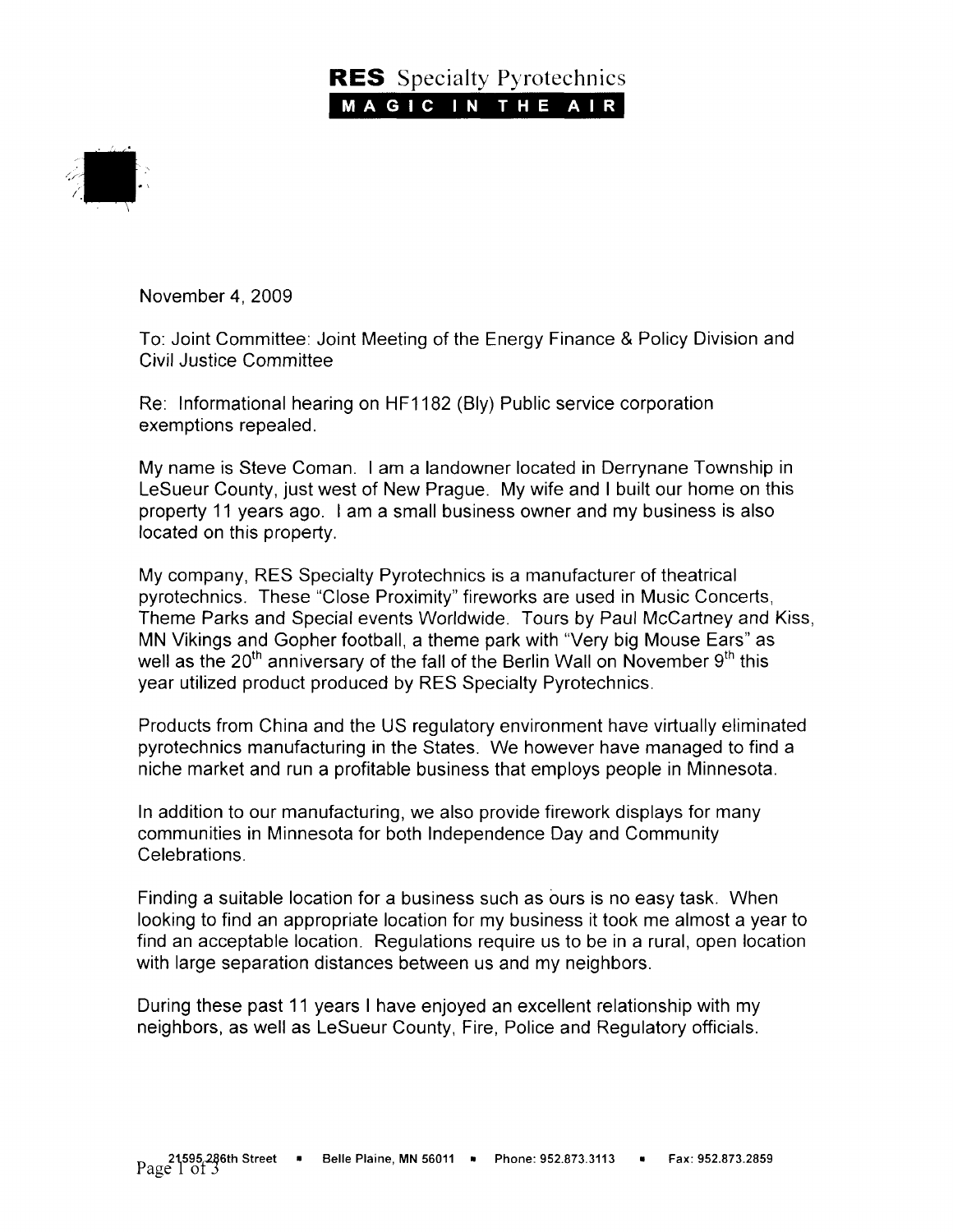The CAPX 2020 proposed powerline has 2 routes, preferred and alternate. Both of these routes however cross in one small area. My property is located in this common route.

The powerline is proposed to run lengthwise along the East border of my property line.

It is important to note that my property is a long narrow rectangle in shape, only about 650ft wide. (See attached route map for detail).

My home is approximately 125' inside the property line. My barn is only 50'from the property line. The proposed line would take a minimum of 75' of my property putting my barn in their right of way and 345Kv power lines directly over my home. According to my attorney it is common for utility to increase the right of way to double the amount for the construction phase of the project. This would essentially put them in my home. From a homeowner and property owner perspective the effects of this would be devastating making my home "unsellable" not to mention potentially "unlivable" due to safety concerns of these lines directly over our home.

From a business perspective, the situation is equally disturbing. At minimum, I would need to remove one of my explosives magazines as it would be in the right of way and directly under the power lines. Because of distance and separation requirements there are no suitable areas to relocate this magazine on my property.

Electricity, especially static and stray voltage is of particular concern in our business. Our buildings floors and tabletops are specially constructed and coated to help keep these hazards to an acceptable safe level. Conductive footwear is needed as well as other Personal Protective Gear.

The product we manufacture is designed to be fired electronically and requires protective measures to be taken. It does not take a rocket scientist to understand that explosives and high voltage power lines are not compatible. lt is interesting to note however that NASA recommends power lines be located no closer to explosives than the length of the lines between support towers. This would be approximately 1000 feet for the power line in question.

How can I possibly guarantee that my employee's safety will not be compromised by these power lines in close proximity to my business? Quite simply, I can't.

Other regulatory concerns and the burden that would be created along with what I have mentioned above would likely end my business. The loss of employment, loss of income and the enormous cost of trying to relocate and start over would likely be impossible.

The current exception to the eminent domain laws afforded to Great River Energy and the CAPX2020 project makes no sense for the people of Minnesota.